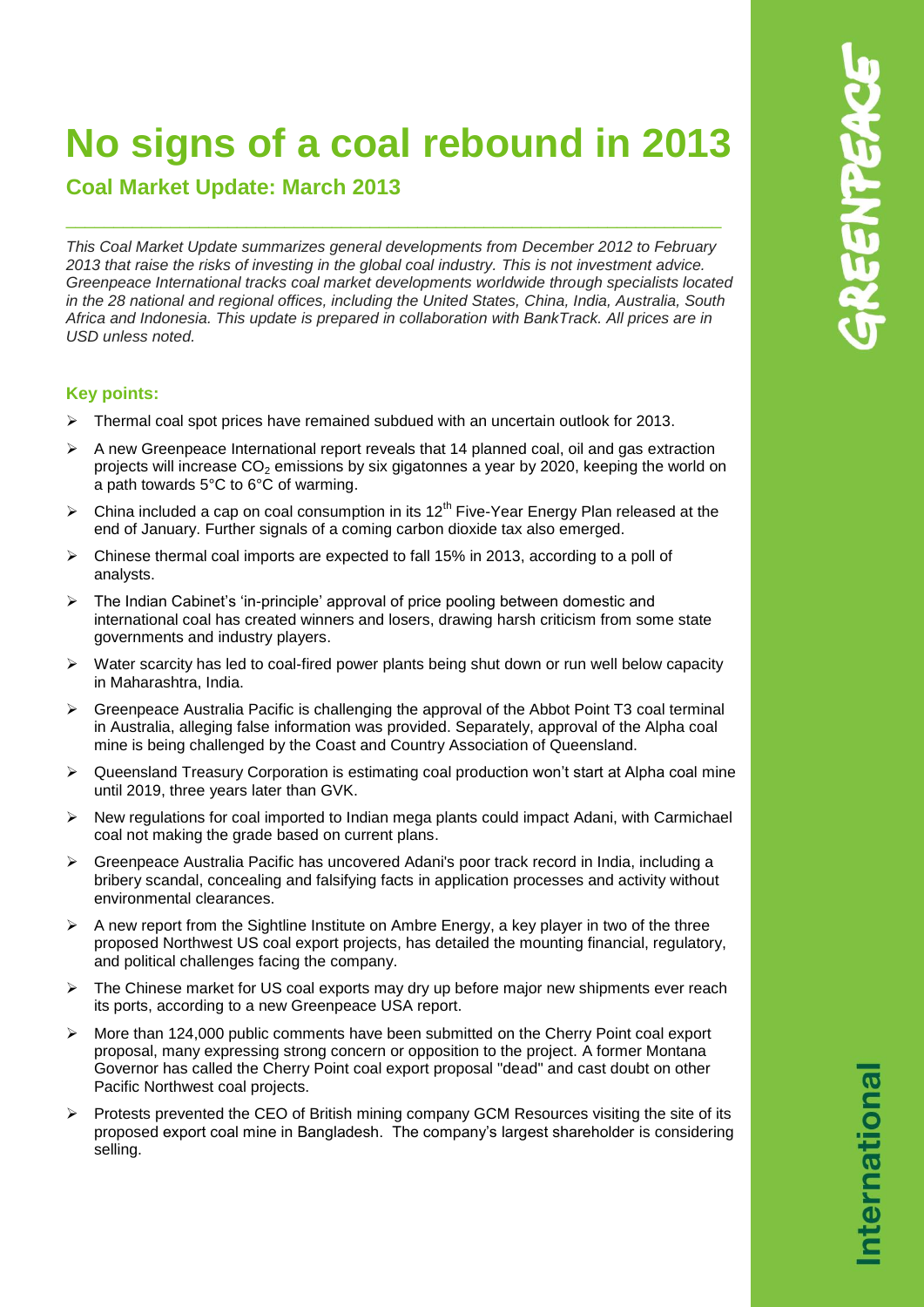## **Companies mentioned include:**

Drummond Company (unlisted) Coal India Limited (CIL) (BSE: 533278, NSE: COALINDIA) GVK Group (GVK Power & Infrastructure Ltd; BSE: 532708, NSE: GVKPIL) Adani Enterprises Ltd (BSE: 512599, NSE: ADANIENT) Hancock Coal (unlisted) Ambre Energy (unlisted, planning IPO) Arch Coal Inc (ACI:US) Peabody Energy Corp (NYSE: BTU) SSA Marine (unlisted) Cloud Peak Energy Inc. (NYSE: CLD) GCM Resources (AIM: GCM)

#### **Global**

#### **Coal prices subdued, outlook - uncertainty**

Coal prices continue to hover around levels reached in the second half of 2012. The year ahead is marked with uncertainty amidst poor outlooks for global growth and some domestic and international supply increases. A Reuters market analyst noted it "seems for now the coal market [doesn't believe the rising demand from China and India is sustainable"](http://www.reuters.com/article/2013/01/22/column-russell-coal-china-idUSL4N0AR1I320130122). Deutsche Bank has warned China's thermal [coal use could](http://reneweconomy.com.au/2013/fossil-fuels-put-on-notice-the-party-is-about-to-end-55039) peak within a few years and it could become a net exporter by 2017.



Mining companies are shedding jobs and cancelling projects amid leadership changes at BHP Billiton and Rio Tinto, with [Rio losing US\\$3 billion on Mozambique coal assets.](http://www.bloomberg.com/news/2013-02-19/rio-s-3-billion-mozambique-coal-bid-runs-off-the-rails-freight.html) The Australian resources boom is slowing, with Richard Leupen, CEO of engineering contractor UGL Ltd, saying ["The peak is unquestionably behind us".](http://www.bloomberg.com/news/2013-02-28/mining-boom-in-australia-edges-past-peak-as-ugl-touches-low.html)

Colombia's supply trouble following strikes and environmental issues (leading to an export ban on Drummond) failed to have a major impact on European or global prices, highlighting [oversupply](http://www.reuters.com/article/2013/02/25/coal-supply-colombia-idUSL6N0BP6CJ20130225) in the market. Colombia supplies around 9% of global seaborne thermal coal.

A temporary fuel shift from gas to coal has occurred in the EU following relative price changes, increasing coal consumption. This is driven by existing coal plants rather than new builds. Renewable energy increases have more than made up for the drop in nuclear generation following phase-out decisions. EU air pollution regulations will see a wave of coal plant retirements before 2016 and are expected to make the increase in coal use [short-lived,](http://www.huffingtonpost.com/justin-guay/europes-coal-renaissance-industry_b_2535187.html?utm_hp_ref=fb&src=sp&comm_ref=false) particularly if coupled to improvements to the emissions trading scheme.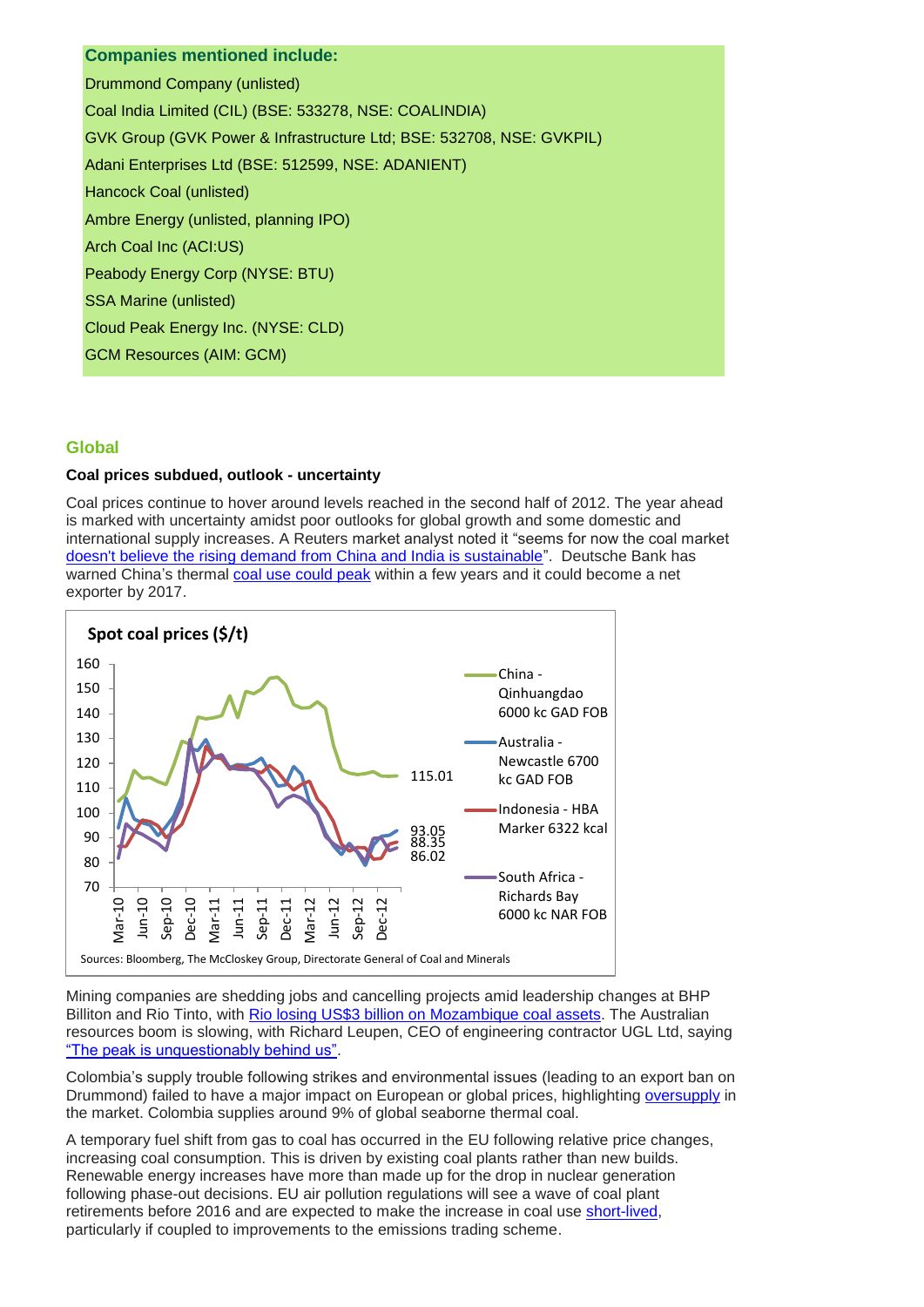#### **Point of No Return: Major fossils fuel projects pushing the world past 2<sup>o</sup>C**

A new [report from Greenpeace International](http://www.greenpeace.org/international/en/publications/Campaign-reports/Climate-Reports/Point-of-No-Return/) reveals the alarming threat posed by planned coal, oil and gas projects. Analysis by consultancy Ecofys for the report shows burning the coal, oil and gas from 14 major extraction projects would push emissions over what climate scientists have identified as the "carbon budget", the amount of additional  $CO<sub>2</sub>$  that must not be exceeded if we are to avoid the worst impacts of climate change and keep the rise in global temperatures to below 2°C. The crucial period is the time until 2020.

In 2020, the emissions from the 14 projects showcased in this report – if they all were to go ahead – would raise global  $CO<sub>2</sub>$  emissions from fossil fuels by 20% and keep the world on a path towards 5°C to 6°C of warming. Therefore, the addition of  $CO<sub>2</sub>$  of this magnitude in the next few years would push the climate beyond the point of no return, locking the world into a scenario leading to catastrophic climate change.

The projects highlighted include the coal mining expansions in China's Western provinces, Australia, Indonesia and the US.

## **China**

### **12th Five-Year Energy Plan includes cap on coal consumption**

On Jan 23rd, the China's State Council publicly unveiled its overall [12th Five-Year Energy Plan,](http://www.gov.cn/zwgk/2013-01/23/content_2318554.htm) which had been approved by policy makers on Oct 25, 2012.

The new 12 FY Energy Plan significantly introduces 2 new indicators both never before mentioned in previous five-year plans. The first is a **cap on primary energy consumption at 4 billion metric tonnes of standard coal by 2015**, implying a compound annual growth rate (CAGR) of 4.3% over the 12th five-year period, compared to 6.6% CAGR over the 11th five-year period. The second was a **total electricity consumption cap** of 6.15 trillion kilowatt-hours in 2015.

The Plan also reiterated 2015 carbon and energy intensity reduction targets (16% and 17% drops respectively). An analysis of the numbers indicates that the government's new energy and electricity consumption caps are in line with previously announced carbon and energy intensity reduction targets. However, it should also be noted that new energy and electricity caps are indicative (预期性), whereas the carbon and energy intensity reduction targets are binding (约束 性).

In the context of coal power, the production capacity of which is targeted to increase to 4.1 billion tonnes in 2015 from 3.2 billion in 2010, the Plan also introduced 2 significant and unprecedented environmental policies.

First, **PM2.5** made its debut in the Plan, marking increased environmental and health concerns about air pollution linked to coal consumption. This followed [strong public statements](http://www.huffingtonpost.com/2013/01/15/china-premier-designate-li-keqiang_n_2477876.html) by Vice Premier Li Keqiang regarding the need to address air pollution a week earlier. According to the Plan, the emission intensity of small particles generated from energy use should be cut by at least 30% (Section III, Point V. In Chinese: "能源开发利用产生的细颗粒物(PM2.5)排放强度下降 30%  $\mathbb{U} \vdash_{s}$ "). Greenpeace East Asia believes that this requires emission reduction measures from coal-fired power plants over and above previously mandated SOx and NOx emission control requirements.

Second, **water resource** constraints related to coal power were mentioned for the first time in a five-year plan. In the introductory portion of the Plan, high levels of water overuse and pollution are specifically mentioned as major challenges (Section II. In Chinese: 大量水资源被消耗或污染 ,煤矸石堆积大量占用和污染土地,酸雨影响面积达 120 万平方公里,主要污染物和温室气体排放 总量居世界前列。国内生态环境难以继续承载粗放式发展,国际上应对气候变化的压力日益增大, 迫切需要绿色转型发展。).

Following this, the first sentence of the coal portion compels officials to take into account water resource and ecological capacity when considering the development of large-scale coal bases.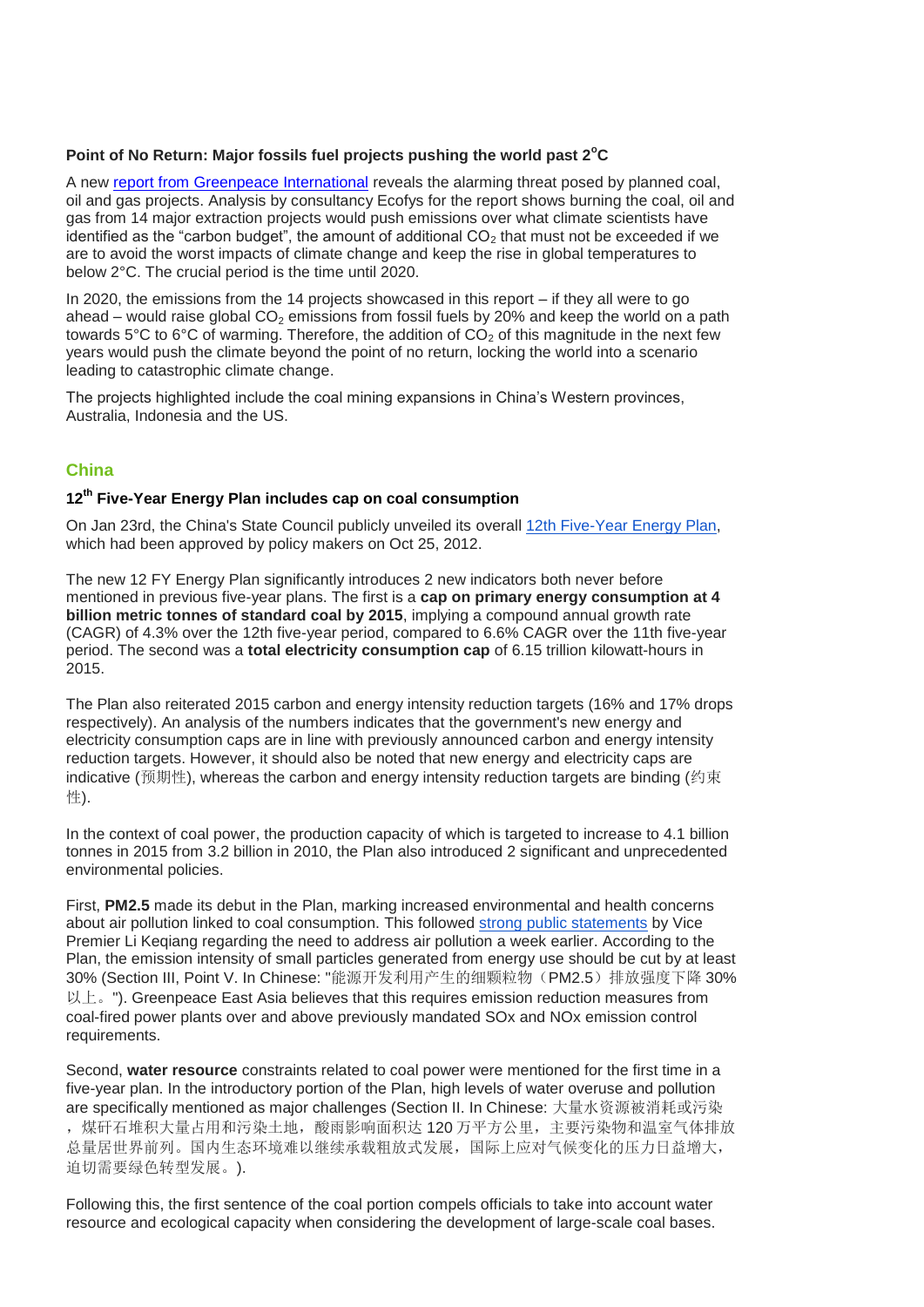(Chapter III, Section II, Point I. In Chinese: 稳步推进大型煤电基地建设,统第水资源和生态环境承 载能力,按照集约化开发模式,采用超超临界、循环流化床、高效节水等先进适用技术,在中西部 煤炭资源富集地区,鼓励煤电一体化开发,建设若干大型坑口电站,优先发展煤矸石、煤泥、洗中 煤等低热值煤炭资源综合利用发电),

This acknowledgement of water resource constraints comes on the heels of 2 recently announced water policy measures. The first was an unprecedented [binding cap on water](http://www.gov.cn/zwgk/2013-01/06/content_2305762.htm)  [consumption](http://www.gov.cn/zwgk/2013-01/06/content_2305762.htm) of 700 billion m3 by 2030 by the State Council on Jan 2nd 2013. The second was a joint announcement on Jan 7th 2013 by the National Development & Reform Commission, the Ministry of Finance, and the Ministry of Water Resources, regarding [water price reforms](http://www.gov.cn/zwgk/2013-01/14/content_2311387.htm) aimed at encouraging the efficient use of water and to discourage water wastage.

On both [air pollution](http://www.greenpeace.org/eastasia/press/releases/climate-energy/2012/air-pollution-health-economic/) and [water resources,](http://www.greenpeace.org/eastasia/press/releases/climate-energy/2012/coal-power-water-crisis/) Greenpeace East Asia is working together with other partners, such as the Chinese Academy of Sciences and Peking University, to provide research into these environmental issues.

It is important to note that neither of these concepts, water constraints and PM 2.5, appeared in draft versions of the 12 FY Energy Plan. In the 12 FY sub-sector plan for coal, water was mentioned, but not PM 2.5. This indicates significant new thinking by policy makers regarding the environmental costs of coal power base development, and signals greater regulatory constraints on both planned and existing coal-fired power plants in China.

Compared to the 11 FY Energy Plan, which was released 16 months into the 11th five-year period (2006 - 2010), the public release of 12 FY Energy Plan took significantly longer, coming out 24 months into the 12th five-year period (2011 - 2015), suggesting that the new plan required greater and deeper rounds of consultations among various stakeholders. Note that this overarching plan is designed to encompass previously released sub-sector industry energy plans for [Solar Power \(Feb 2012\),](http://www.gov.cn/gzdt/2012-02/24/content_2075802.htm) [Coal Power \(Mar 2012\),](http://www.ndrc.gov.cn/zcfb/zcfbtz/2012tz/t20120322_468769.htm) Wind [Power \(Sept 2012\)](http://www.china5e.com/show.php?contentid=262016) and [Emission](http://www.gov.cn/zwgk/2012-08/21/content_2207867.htm)  [Reduction & Energy Savings \(Aug 2012\).](http://www.gov.cn/zwgk/2012-08/21/content_2207867.htm)

Natural gas, wind and solar companies are expected to be the prime beneficiaries of the new Energy Plan.

#### **China's thermal coal imports expected to fall in 2013**

Chinese [thermal coal imports are expected to fall 15%](http://in.reuters.com/article/2013/02/06/china-coal-poll-idINT9N0B600020130206) in 2013, the first drop since 2005, according to a Reuters poll of 12 analysts.

While monthly thermal coal imports reach a record high in December of 27.5 Mt before falling in January to 23.4 Mt, inventories were relatively high, and with new mine and rail capacity, conditions are improving for domestic over international supply. The median price estimate for spot thermal coal at Qinhuangdao (5,500 kcal/kg NAR) for 2013 was \$110/t.

#### **Further details of carbon tax plans emerge**

A [tax on carbon dioxide emissions](http://www.chinadaily.com.cn/china/2013-02/19/content_16238217.htm) should be part of China's response to climate change, according to a senior government official. Jia Chen, head of the Ministry of Finance's tax policy division wrote on the Ministry website that the tax would be collected by local authorities, though details of when the measure would come in and how it would interact with the planned emissions trading scheme pilots is unclear.

#### **India**

#### **State governments, industry split over Cabinet decision on price pooling for imported coal**

The Indian Cabinet has given an 'in-principle' [approval](http://www.business-standard.com/article/economy-policy/cabinet-gives-in-principle-nod-to-coal-price-pooling-defers-final-decision-113020500183_1.html) of a proposal to subsidise the cost of imported thermal coal by pooling prices with much cheaper domestic coal produced by Coal India Ltd. It has asked the Ministries of Coal and Power to work out a detailed proposal. The move is expected to lead to a rise in electricity tariffs across the country. Several state governments dependent on domestic coal supplies have voiced their opposition to being asked to subsidise coal imports. Industry too seems split, with [criticism](http://www.sunday-guardian.com/business/indian-companies-reject-pooling-of-coal-prices) that the move is neither feasible nor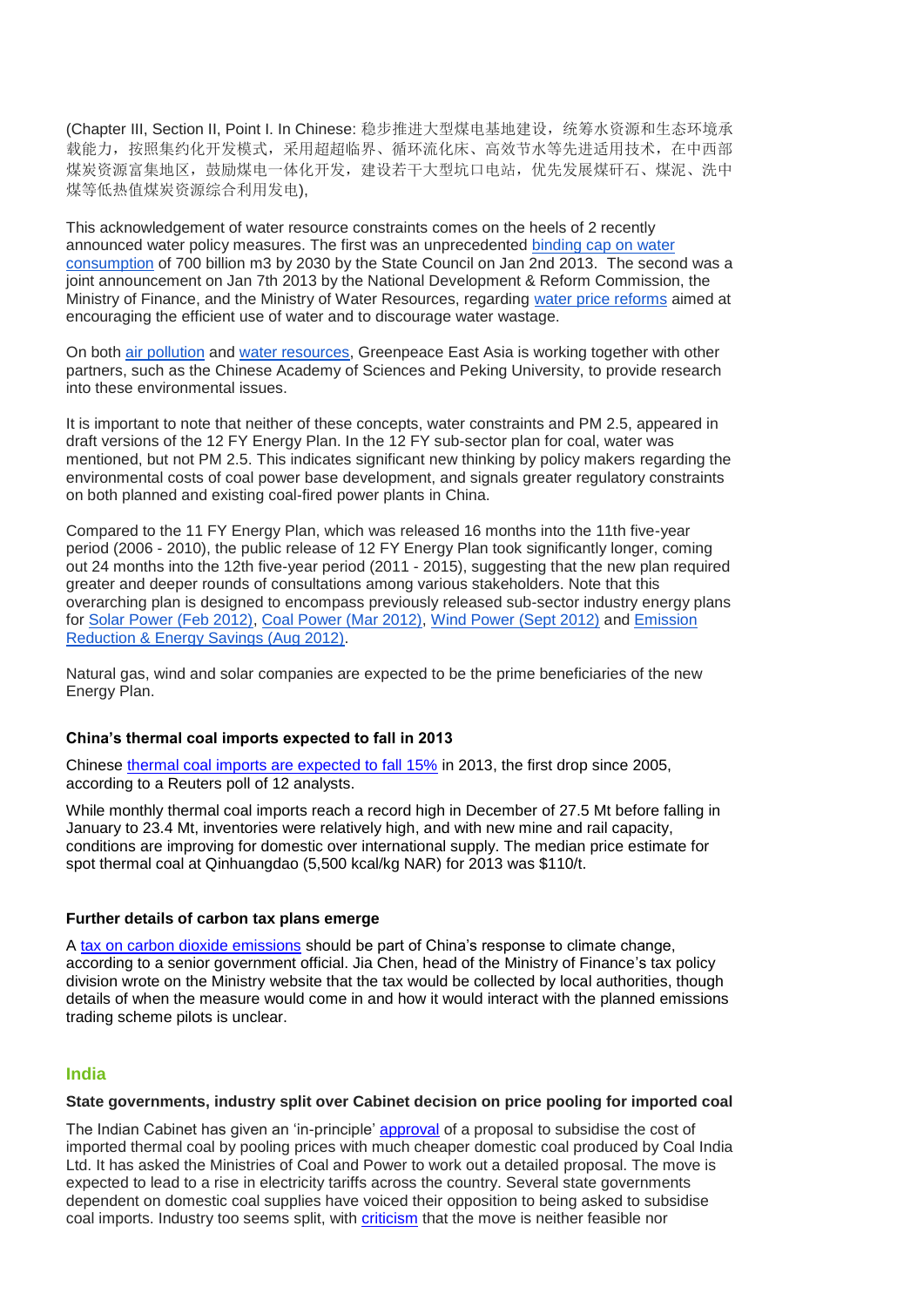sustainable. Coal India's [independent directors are also opposed](http://www.business-standard.com/article/economy-policy/coal-india-independent-directors-opposed-to-price-pooling-113021000608_1.html) to the move, reports Business Standard.

#### **No water for more coal power, says Maharashtra Chief Minister**

Maharashtra's Chief Minister, Prithviraj Chauhan, said in January that the "state is unable to start new power plants because of [water scarcity"](http://timesofindia.indiatimes.com/city/mumbai/Parli-power-plant-may-be-shut-down/articleshow/18176326.cms?intenttarget=no). The comment came as a severe water shortage saw the 1130MW Parli power station [shut down,](http://articles.timesofindia.indiatimes.com/2013-02-18/aurangabad/37161065_1_mw-power-power-station-mw-capacity) and other plants running at significantly reduced capacity.

#### **Coal India Limited (CIL) likely to miss production target again; allotment of new mining blocks delayed**

Despite an increase in sales volume, CIL is likely to [miss its production target](http://www.thehindubusinessline.com/companies/monsoon-plays-havoc-with-coal-india-output/article4419405.ece) again for FY2013 by at least 12 million tonnes, according to CIL's chairman. Meanwhile, the first allotment of new mining blocks to state-owned enterprises in the wake of 'coalgate' is likely to be [further delayed](http://www.dnaindia.com/money/report_coal-block-allocations-set-to-be-delayed_1799779).

## **Australia**

#### **Approvals for Abbot Point T3 coal terminal and Alpha coal mine challenged**

Lawyers for Greenpeace Australia Pacific (Greenpeace) have written to the Australian Environment Minister and Hancock Coal alleging that false information was provided by Hancock to secure approval for its T3 coal terminal at Abbot Point. Providing false or misleading information to secure an approval is an offense under Australia's national environmental law. In a letter sent to Environment Minister, Tony Burke and Hancock Coal on 20 February, Greenpeace laid out the substance of their allegation and asked the Minister to suspend or revoke the approval given to Hancock in October 2012.

In July last year, Hancock Coal exhibited an environmental assessment for the coal terminal, but Greenpeace's investigation has shown that this document omitted crucial information about the importance of the Caley Valley Wetlands, which will be partially developed for the project. Greenpeace has ascertained that Hancock was in possession of the information prior to providing the assessment documents, and has given the Minister and the company 14 days to respond to their demands. Failure to remedy the situation could result in court action being taken by Greenpeace.

Meanwhile, the Coast and Country Association of Queensland has challenged the state government's approval of GVK and Hancock's [Alpha mine,](http://www.bloomberg.com/news/2013-02-21/gina-rinehart-coal-mine-draws-opposition-from-environmentalists.html) arguing it will damage the environment and contribute to climate change.

#### **Queensland Treasury estimates low output for GVK's Alpha mine**

A "Right to Information" request to the Queensland Government resulted in documents being obtained from the Queensland Treasury Corporation that estimate the first year of production for the Alpha coal mine will be 2019, producing only 1.8 million tonnes in that year, ramping up to 15 million tonnes by 2018-2022. This is in contrast with [GVK's statement](http://hancockcoal.com.au/go/news/gvk-forges-ahead-in-opening-up-the-galilee-basin) to investors - that it will be able to have product reaching customers in the second half of 2016.

#### **New regulations for coal imported to Indian mega plants could impact Adani**

The Indian Ministry of Environment and Forests has released a new minimum standard for imported coal to be used in the proposed new fleet of "Ultra Mega Power Plants" (UMPPs).

The [memorandum](http://envfor.nic.in/assets/om-050513.pdf) defining the standard specifies that environmental approval for imported coal destined for UMPPs must meet certain quality standards (5000 Kcal/Kg minimum gross calorific value, 12% max ash content, 0.8% max sulphur content).

This new standard could affect Adani's plans in Australia. Adani plans to export their coal from the Carmichael mine in Queensland's Galilee Basin, by putting it on rail to Abbot Point and building their own terminal - known as T0. The Environmental Impact Statement (EIS) for T0 was released on 19 February for public comment.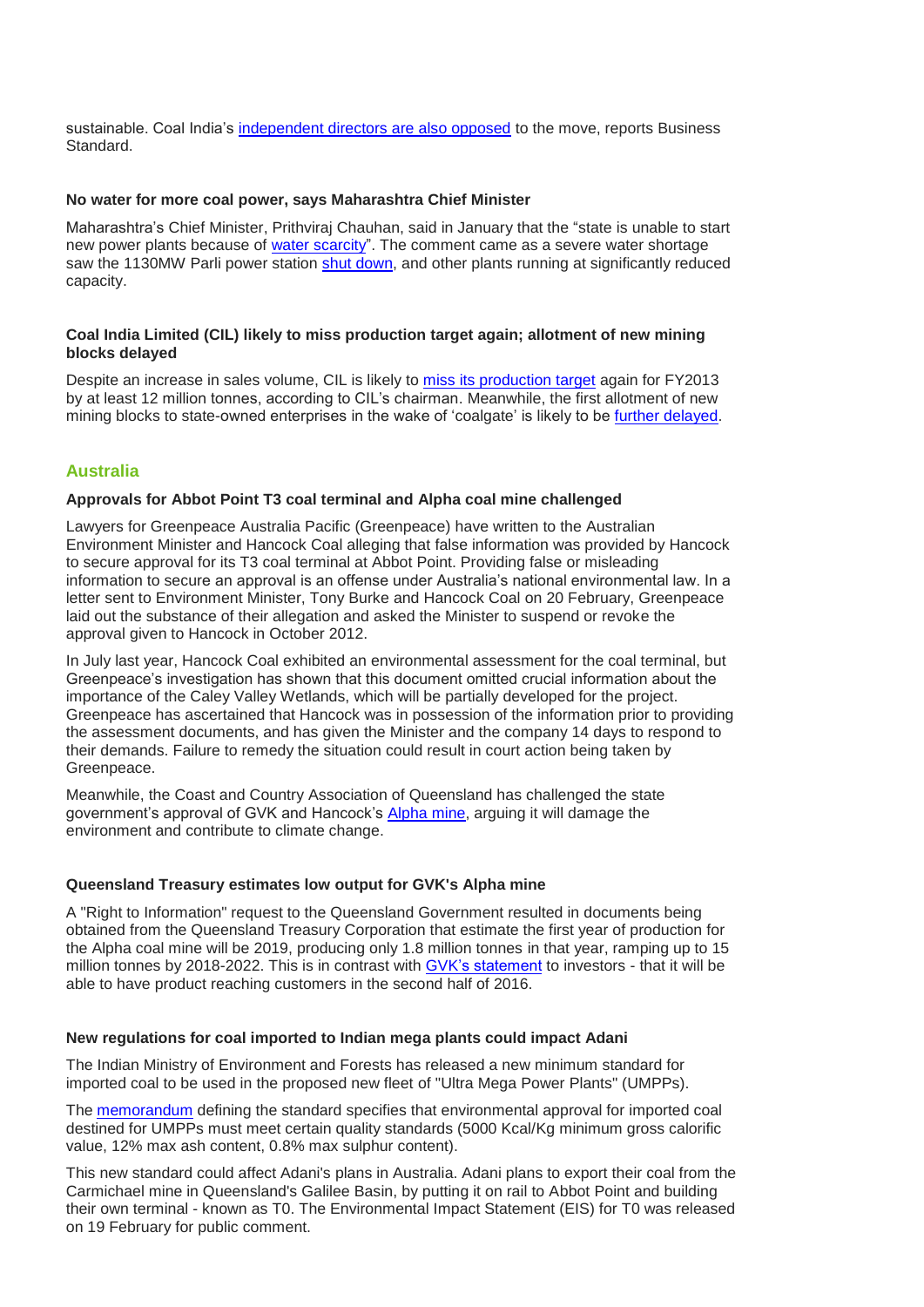Adani are targeting 25% ash content for the Carmichael mine, according to their own EIS - more than double India's new standard. Adani already have a UMPP inside their Mundra port facility, owned by Tata Power, and are likely to look for more customers proposing UMPPs for the coal they hope to export from Australia.

In an emailed quote to Mint an Adani representative said: "Specifications as mentioned by the ministry of environment will only be available from Indonesia and Russia. It will [exclude Australia](http://livemint.com/Industry/ruTZoaEQPUtprleESD665J/Power-projects-face-highgrade-coal-hurdle.html) and South Africa, which will be major exporting countries in the future and from where huge imports are projected to India."

Adani owns the port and special economic zone of Mundra while Tata Power owns the UMPP currently operating there. The first logical customer for Adani's Carmichael coal would have been the additional units planned for the Mundra UMPP. This option may now be closed off to them as will other major power station proposals across India - unless the ash content can be reduced economically for this coal.

Further treatment of the coal exported from the proposed Carmichael mine, back to India (via T0 at Abbot Point) would add more costs to the project and possibly additional water resource needs.

The new standard raises real questions about the economics of Adani exporting Carmichael coal to India for use in the biggest, government-supported, power station proposals.

In addition, the [import duty on steam coal was raised](http://www.thehindubusinessline.com/industry-and-economy/government-and-policy/adani-welcomes-prudent-budget-laments-increased-duty-on-steam-coal/article4462550.ece) from 1% to over 4% in India's Union Budget 2013-14, drawing criticism from Gautam Adani.

#### **Adani's poor track record raises questions**

Greenpeace Australia Pacific has uncovered [Adani's poor track record](http://www.greenpeace.org/australia/Global/australia/volunteer/Adani) in India, including a bribery scandal, illegal ore exports, illegal construction on private land, concealing and falsifying facts in application processes, and activity without environmental clearances. These practices resulted in the flooding of villages, massive losses in tax revenue, and the destruction of critical tiger habitat and mangroves.

#### **United States**

#### **New report digs into Ambre Energy's shaky finances**

A [new report](http://www.sightline.org/research/ambre-energy-caveat-investor/) from the Sightline Institute on Ambre Energy, a key player in two of the three proposed Northwest coal export projects, has detailed the mounting financial, regulatory, and political challenges facing the Australian coal start-up. For the communities and investors weighing Ambre's promises, [the results are not pretty.](http://www.oregonlive.com/environment/index.ssf/2013/02/ambre_energys_plans_for_northw.html)

Ambre has accumulated \$124 million in losses, while collecting only \$6.6 million in revenues over the last 7 years. An earlier coal project in Australia collapsed in the face of opposition costing Ambre \$10.9 million in the process. In the Pacific Northwest it has faced legal challenges and public resistance.

These setbacks are not limited to small companies like Ambre. The big, well-established US coal mining companies are also shedding value. In just the fourth quarter of 2012, Arch Coal posted a [\\$295 million loss,](http://www.stltoday.com/business/local/arch-coal-posts-million-q-loss/article_9f56b47b-72bd-5507-a343-a02904549fcc.html) while Peabody lost a staggering [\\$1 billion.](http://www.bizjournals.com/stlouis/news/2013/01/29/peabody-posts-1-billion-loss-in-q4.html?page=all)

#### **The Myth of China's Endless Coal Demand: A missing market for US exports**

The Chinese market for US coal exports may dry up before major new US coal shipments ever reach its ports, according to a new Greenpeace USA report released on 27 February. The [report](http://www.greenpeace.org/usa/en/media-center/reports/Myth-of-China-Endless-Coal-Demand/) identifies several factors that cast doubt on the future of Chinese demand for US coal, including new national and local policies in China aimed at reducing air pollution and capping coal use, slowing economic growth, surging renewable energy growth, and increased public concern about air pollution.

The report also details earlier coal export proposals that failed in part because of unstable Asian demand, and argues that the current push to export US coal by companies like Arch Coal, Cloud Peak Energy, and Australian start-up Ambre Energy are motivated by a desperate industry, not sound economics.